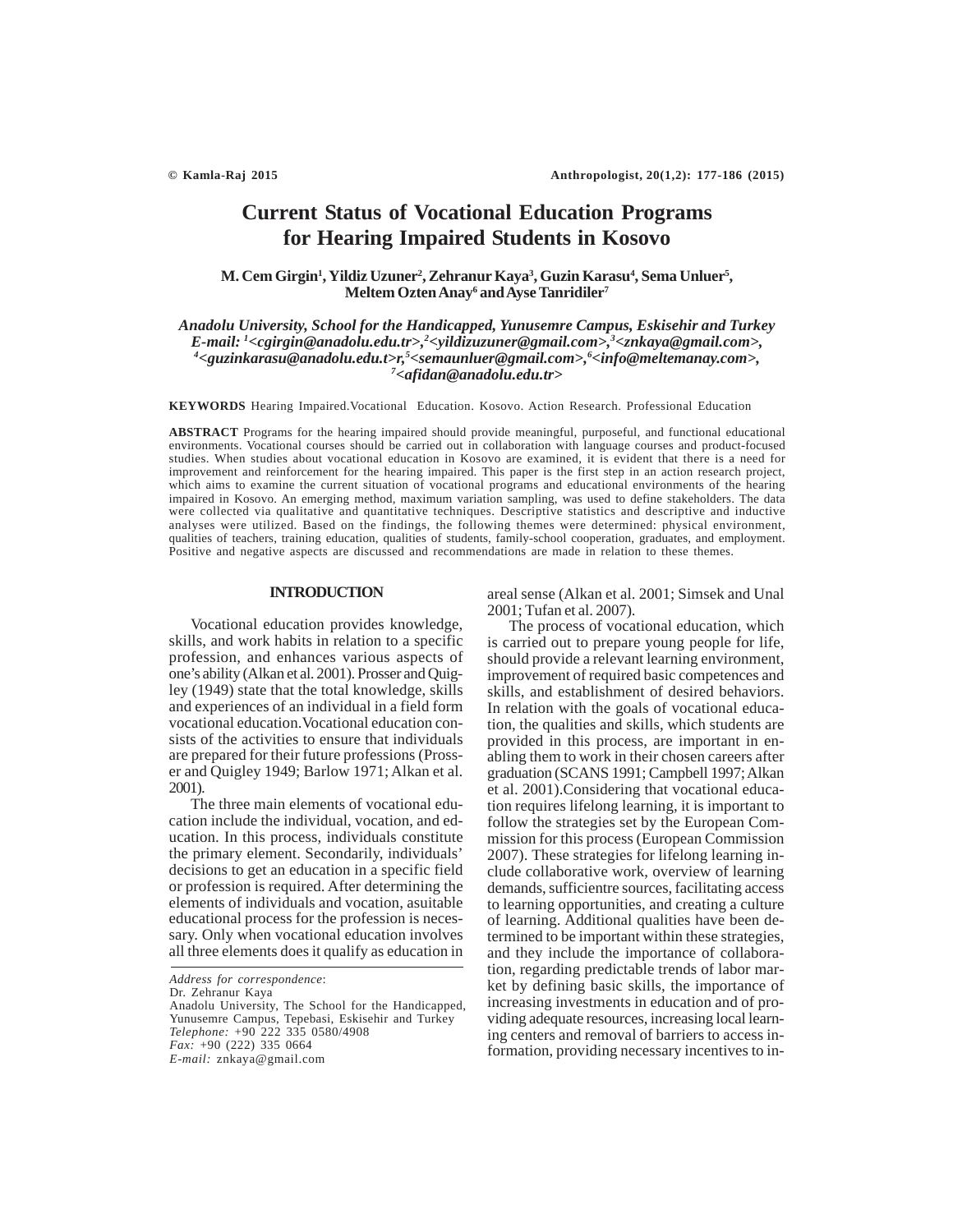dividuals to learn, and creating quality control of the studies conducted.

# **Vocational Education of the Hearing Impaired**

It is also important for hearing-impaired people to find a job, have confidence in their work environment and establish professional communication with their colleagues. In this sense, research has indicated that vocational education programs should provide meaningful, purposeful, and functional educational environments, in which product-oriented works should be offered (Karasu 2011; Uzuner et al. 2011; Kaya 2012). Based on the literature review, although vocational education for hearing-impaired students differentiates country by country, in accordance with initiated diverse educational policies, in general, it follows a similar course with the vocational education for normal hearing students (Greinert 1989; Baloglu 1990; Kosan 2003; Binici and Ari 2004). In countries that have implementedinclusive education, hearing-impaired students have benefited from the educational opportunities with support services, which are provided in the process of vocational education (Lang 2001; Woll et al. 2002; Boutin 2009; Boutin and Wilson 2009). To provide more effective education, there is need for educational plans, which are individualized and prepared according to the student level (Kyere 2009).

# **Vocational Education in Kosovo**

The educational system in Kosovo includes four divisions (Ipek and Topsakal 2009):

- 1. Central Government (Ministry of Education, Science, and Technology (MEST))
- 2. Regional Management
- 3. Municiplity (Municipal Education Authorities)
- 4. Educational Institutions (School Directorates)

In the educational system of Kosovo, MEST works in collaboration with other stakeholders in order to improve education and implement related innovations (Ipek and Topsakal 2009). The stages of the educational system of Kosovo are listed as follows (Kuhn and Dragidella 2007; Zengin and Topsakal 2008; Ipek and Topsakal 2009):

 *Pre-school education:* From nine months to six years

- *Compulsory education (elementary school and lower secondary education)*: Includes five years of elementary school and the first four years of lower level education
- *Upper secondary education:* Three or four yearsof education after completing compulsory education
- *Higher education:* Follows completion of secondary education and provides associate and undergraduate level education between two and six years, graduate level education, between two and three years, and doctorate education, between three and four years.

Vocational education of Kosovo begins with the stage of upper secondary education. In this stage, students, between the ages of 15-18 years, are educated. This stage is divided into two parts. The first part involves upper general secondary education, and the second part involves vocational education (Zengin and Topsakal 2008). Topsakal and Koro (2007) emphasize the strong interest in vocational studies and state that these schools have the largest number of students (Zengin and Topsakal 2008; Kosovo Education Strategic Plan 2011).

Vocational education in Kosovo is the responsibility of the MEST. MEST has created a National Qualifications Framework, which is compatible with the European Qualifications Framework, and it aims to develop standards, content, and certifications of vocational education (Kosovo Education Strategic Plan 2011). Traditionally, school models are used for vocational education in Kosovo; however, the use of other models may be appropriate. People with special educational needs are provided effective support in the school model.

# **Vocational Education of Hearing Impaired Students: Current Situation in Kosovo**

Developing countries may need external support in the field of vocational education as well as other fields of education. One of these developing countries, Kosovo, declared its independence in 2008. Unemployment is an importantproblem in the country. This situation makes it even more difficult to find a job for disabled people, making vocational education of disabled people an important issue. There are three options for vocational education of disabled people in Kosovo (OECD 2006):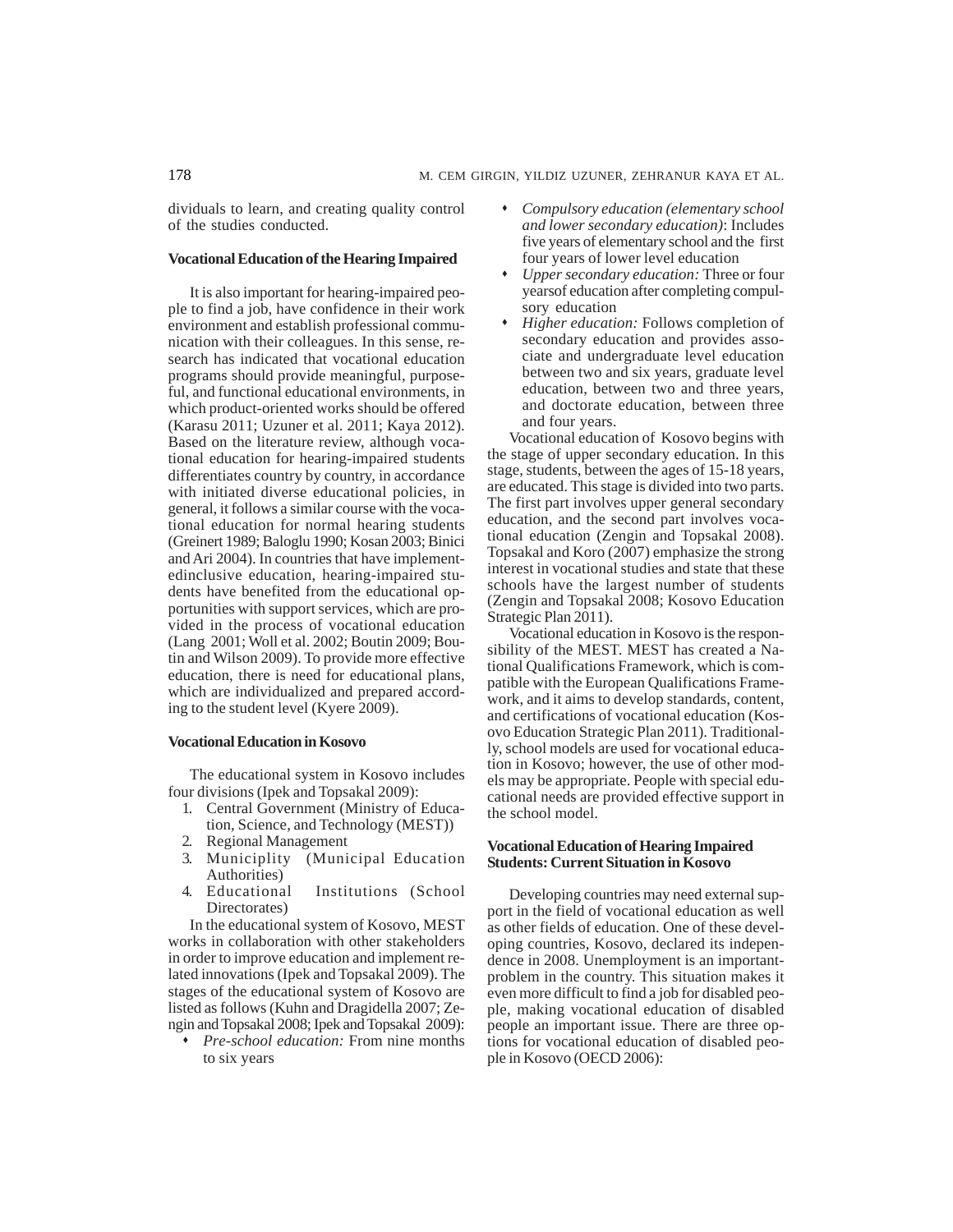- *1. Lef Nosi*: This is a school that provides education for mentally disabled individuals and has 22 students. The school programsprepare students for work in the textile industry.
- *2. Xheladin Deda*: This is a school for the hearing impaired in Peja and has 15 students. It provides physiotherapy education.
- *3. Nene Tereza:* This is a school for the hearing impaired in Prizren and has 28 students. It provides programs for auto mechanics, graphic design, computers, and textiles.

It is estimated that there are around 150,000 disabled individuals in Kosovo (OECD 2006). Considering the population of hearing impaired students in this general disabled population, according to 2010-2011 MEST data, a total of only 89 students, including 58 female and 31 male, are getting special education services (Brina 2012). It is stated that there are seven private schools for special education (three of them are boardingschools) and seven special classesasof 2007(Kuhn and Dragidella 2007). By 2011, there was no increase in the number of schools, but five of the schools were transformed resource centers, and supported special needs children. The number of attached classes hasbeen increased to 73 (Kosovo Education Strategic Plan 2011).

Kuhn and Dragidella (2007), state that only a very small group of disabled children were able to attend the schools in the years 2001-2002. According to the 2007 MEST data, 503 students take advantage of special education schools and classes, while many students remain in other schools. According to the 2011-2016 Kosovo-Education Strategic Plan, children with special needs can be trained in special education schools and inclusive environments in preschool and compulsory education stages in Kosovo (Zengin and Topsakal 2008). In the secondary education level, after the compulsory education stage, training is provided in inclusive environments (OECD 2006; Kosovo Education Strategic Plan 2011). It is emphasized that for pre-university education, an effort should be made to improve inclusive education (Kuhn and Dragidella 2007; Kosovo Education Strategic Plan 2011). For advanced and intermediate level hearing-impaired children, education will be provided by private schools.

In addition, a national action plan from 2010 to 2015 was developed for children with special educational needs, and a regulation was passed, which provides financial support for the families who have disabled children.Within these developments, for pre-university level children with special educational needs, the 2010-2015 Strategic Plan for Inclusive Education was developed (Kosovo Education Strategic Plan 2011). This plan includes the following provisions: early diagnosis and intervention in order to improve inclusion, provision of support mechanisms, reinforcement for inclusive education and accessible schools, provision of vocational development of educational staff, raising awareness of inclusive education and improvement of physical infrastructure of inclusive schools. The National Action Plan for children with special educational needs (2010-2015) creates opportunities for children with special needs to apply for university education and to enter professional life.

The literature review revealed a limited number of studies on vocational education of the hearing impaired in Kosovo. These studies are descriptive and aim to define the current situation; they are not applied research based on actual needs. Bartlett et al. (2004) express the rebuilding studies of the educational system without paying attention to the ethnicity by the Department of Education and Science (DES) This was done before Kosovo declared its independence and while it was governed by United Nations and used a case study method. The paper, which provides war conditions of the country, gives insights about the situation of vocational education. In this paper, the conditions of deaf and hearing impaired students during the war and in the early days of DES are examined. They statein their research that the number of educational and housing units for disabled and the number of educators are insufficient. In addition, they stress that the United Nations, DES, voluntary organizations and school staff work heroically for the education of these students.They said that special education needs a lot more attention.

There is also a study which compares the educational system of Turkey and the educational system of Kosovo by Zengin and Topsakal (2008). They compared demographic, social/political structure, objectives of the educational system and the structure of Kosovo with the educational system of Turkey. As a result of the research, similarities were found in the following issues: objectives of educational system, man-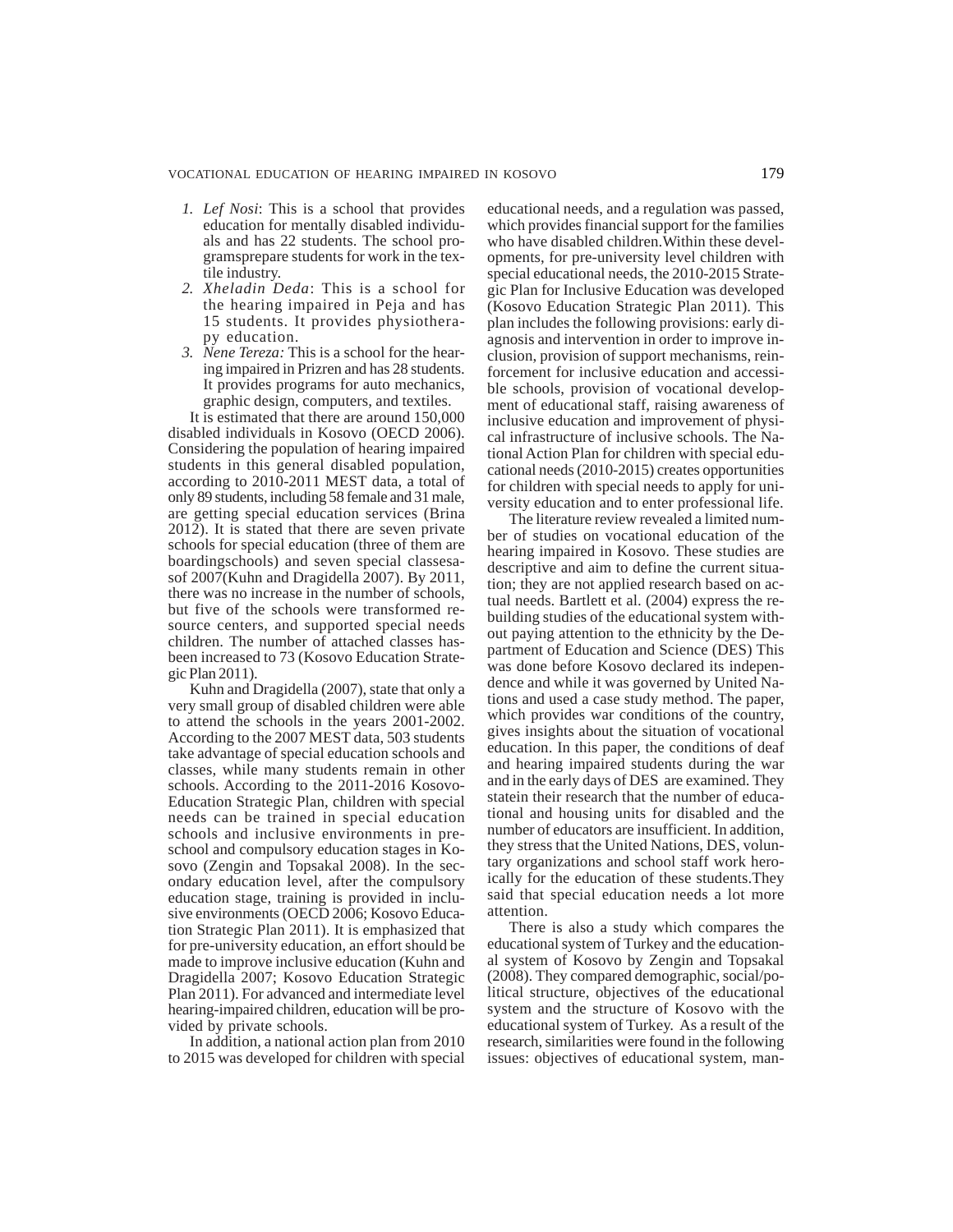agement of educational system, the age of initiation for compulsory education, providing a degree after each specific stage, and teacher education. On the other hand, differences were found in the following areas: local educational management, the period of compulsory education, course terms, holidays, course hours, guidance system, entrance to higher education, community education in their own language, and mass education.

The general overview of vocational education studies in Kosovo reveals that it is necessary to improve and promote vocational education. This requirement is observed in the 2010- 2015 National Action Plan for Children with Special Educational Needs, in addition to the 2011- 2016 Kosovo Education Strategic Plan.The Republic of Kosovo requested cooperation from Anadolu University to support and develop special education in Kosovo. Based on the infrastructure of Anadolu University for special education and vocational education, a decision was madeto implement cooperation, and a corresponding action research project was planned and supported by the Scientific Research Project Unit of Anadolu University. This paper provides the situation analysis part of this action research project.

The aim of the research is to develop significant, functional and realistic improvement applications based on the current education requirements. In this sense, answers were sought to the questions (1) "What is the current status of vocational education for hearing-impaired persons in Kosovo? (2) How are the vocational education programs applied for hearing-impaired persons in Kosovo? (3) What are the positive and negative aspects in the operation of the vocational education programs for the hearing impaired in Kosovo?"

### **METHODOLOGY**

#### **Research Design**

Action research is a research approach that is conducted by a practitioner who is participating in the practice through school, institutions in the field of education, or directly with other researchers. It involves systematic data collection and analysis in order to uncover problems related to process of implementation or understanding and solving a current problem (Fraenkel and Wallen 2003; Uzuner 2005; Gay et al. 2006; Yildirim and Simsek 2013).The present study is the situation analysis section of a larger project. It was planned as an action research, because it is compatible with the stages in the process of determining and evaluating the need for education and reflects the qualities of the qualitative research method (Fraenkel and Wallen 2003; Uzuner 2005; Johnson 2012; Yildirim and Simsek 2013).

# **Research Sample / Working Group**

The environment of the paper consists of MEST, Nene Tereze, which provides vocational education to hearing-impaired persons, 28 NËNTORI Vocational High School, where vocational education is given to hearing impaired persons in an inclusive environment, and Kosovo Association for the Deaf. All are related to the vocational education of the hearing impaired in Kosovo.

The participants in this study include the deputy head of the Department of Special Education of the MEST, the director of Nene Tereze and teachers of vocations, language and sign language, the director and counselor of 28 NËN-TORI Vocational High School and authors of this paper who are specialists in the education of the hearing-impaired. The research team has between 12-33 years' experience in education of thehearing impaired and takes part simultaneously in the committee of validity and reliability. The team is composed of professors from the field of special education and vocational education. Researchers are part of most of the studies: thesis, project, and research project based on qualitative research as directors, consultants, advisors, and researchers.

#### **Data Collection Instrument and Procedure**

The data for this study were collected through various quantitative and qualitative techniques*.* The validity and reliability work of the data collection means used in the paper were conducted by the study team. Research data were organized under the following titles: manager interview form, teacher questionnaire form, field notes, audio recordings of interviews and photographs (See Tables 1 and 2 and Fig. 1) for the process of the action research.)

# **Data Analysis**

Descriptive and inductive methods were used in the analysis of the quantitative and qualita-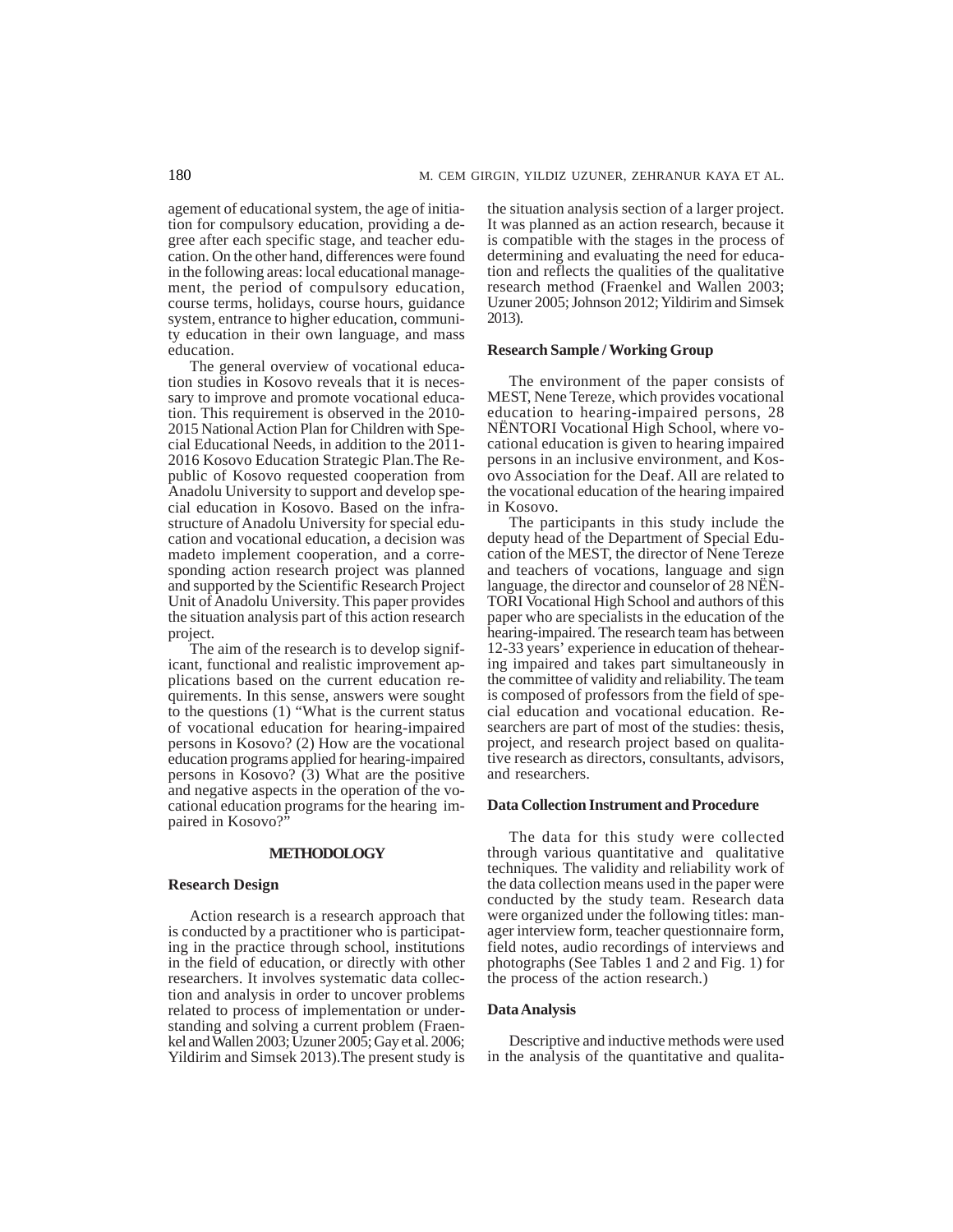# VOCATIONAL EDUCATION OF HEARING IMPAIRED IN KOSOVO 181

**Table1: Types and contents of data collection tools**

| Type of tool                                      | Content of the tool                                                                                                                                                                                                                                                                                                                                                                                                                                                                                                                                                                     |  |
|---------------------------------------------------|-----------------------------------------------------------------------------------------------------------------------------------------------------------------------------------------------------------------------------------------------------------------------------------------------------------------------------------------------------------------------------------------------------------------------------------------------------------------------------------------------------------------------------------------------------------------------------------------|--|
| Manager Interview Form                            | Composed of questions organized under 11 main titles:<br>history of the school,<br>information about current and graduated students,<br>vocational programs of the school and their features,<br>physical characteristics and equipments of the school,<br>information about hearing aids of students,                                                                                                                                                                                                                                                                                  |  |
| <b>Teacher Interview Form</b>                     | teaching approach for hearing-impaired students,<br>situation of teachers; their education, in-service training they get and<br>family education, The form is written in the Word Program and 1,5 paper size<br>$\bullet$<br>long. Interviews are conducted as semi-structured interviews. In the process,<br>researchers add new questions or change the location of a question according<br>to the characters of the responces received.<br>Composed of 35 questions, categorized under the following tittles;                                                                        |  |
|                                                   | information about education of teachers,<br>courses a teacher is carried out,<br>$\bullet$<br>features of vocational education program,<br>support education,<br>physical situation of the classes,<br>information about hearing aids of students,<br>٠                                                                                                                                                                                                                                                                                                                                 |  |
|                                                   | information about graduated students,<br>language courses, and<br>others (for general issues). When necessary, questions are enriched by sub-<br>$\bullet$<br>choices. Questionnaire form is eight pages long and written in Word Program.                                                                                                                                                                                                                                                                                                                                              |  |
| <b>Field Notes</b>                                | These notes are prepared by two researchers, who collect research data in the<br>instutions in Prizren and Prishtina. These notes are taken during the interviews<br>and one researcher's notes are 35 A5 pages and the other's 37 A4 pages long.<br>Audio recordings, kept during the interviews, are listened and merged with field<br>notes by two researchers and based on this data, reflective reports are prepared<br>and shared with other researchers via internet. The notes of interviews, between<br>the dates 16-19 December, 2013, are written on the Word Program and 15 |  |
| Audio Recordings of<br>Interviews and Photographs | pages long.<br>These are kept by Sony IC Recorder, ICD PX720. Alongside the research, three<br>hours and 11 minutes long audio recording is made. For the description of physical<br>environment, 72 photographs are taken with a digital camera.                                                                                                                                                                                                                                                                                                                                       |  |

# **Table 2: The data collection chart**

| Date       | Place     | Persons                                                                                                            | Description                                                                                                                                                      |
|------------|-----------|--------------------------------------------------------------------------------------------------------------------|------------------------------------------------------------------------------------------------------------------------------------------------------------------|
| 16/12/2013 | Prishtina | Kosovo Ministry of Education,<br>Science, and Technology,<br>Deputy Head of the Department<br>of Special Education | Interview about vocational<br>education and vocational<br>education of hearing impaired<br>in Kosovo                                                             |
| 17/12/2013 | Prizren   | Director of Nene Tereze                                                                                            | Interview about Nene Tereze                                                                                                                                      |
| 18/12/2013 | Prizren   | Director of Nene Tereze, vocationa<br>education teachers, language and<br>sign language teachers                   | <b>Ouestionnaire</b> with Vocational<br>education teachers and language<br>teachers. After the questionnaire,<br>interview with the director and<br>the teachers |
| 19/12/2013 | Prishtina | 28 NENTORI Technical High School Interview with the director of 28<br>and Kosovo Association of the Deaf           | NËNTORI Technical High School<br>and Guidance teacher. Interview<br>with the director and the council<br>of Kosovo Association of the<br>Deaf.                   |
| 20/12/2013 | Prishtina | Turkish Embassy in Kosovo                                                                                          | Briefing with Turkey Ambassador<br>of Kosovo about the research.                                                                                                 |

tive data obtained. Interviews within this process were recorded by an audio recording de-

tive data obtained. Interviews within this pro-<br>cess were recorded by an audio recording de-<br>Translations were done by a certified translator.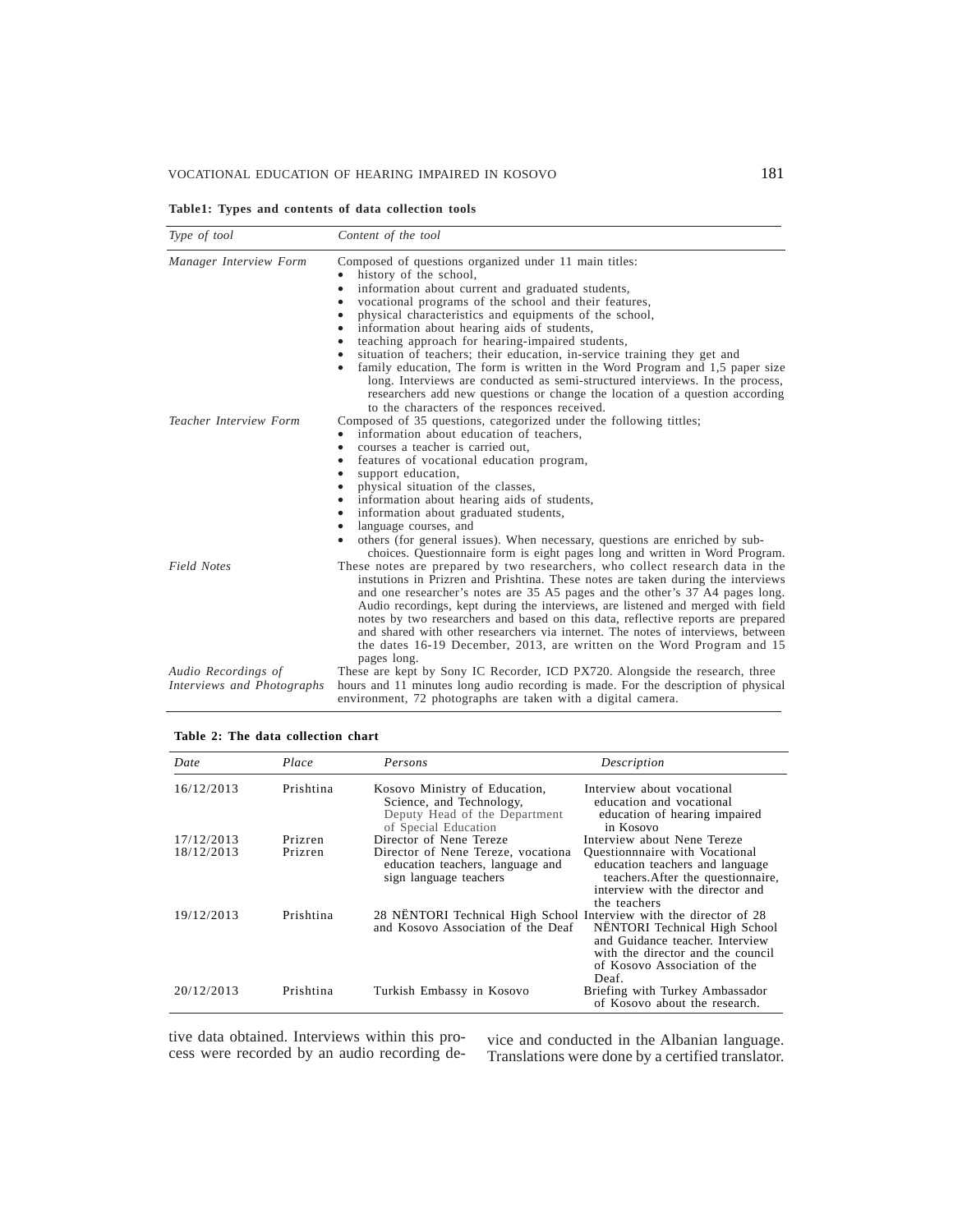

**Fig. 1. Research process**

Transcripts of interview were read and approved by the translator. After each interview, prepared reports were shared with other researchers, all of whom were active participants and contributors to the project. It is an important ethical rule to get permission from participants in the research environments where the research to be conducted. Also it is important to inform participants of their voluntary participation (Uzuner 2005; Ryen 2011). For that reason, and also for permission to use the photographs taken in the research permission was obtained. During the interviews, participant teachers were asked for permission to audio recording the procedures. Records of one teacher, who do not give permission, were carefully kept as written notes.

# **FINDINGS**

The findings of the research were transmitted in relation to the research questions. Analyzing the data in line with the objective of the paper, themes were developed. The findings for the first two sub-objectives generated the following themes: physical environment, qualities of teachers, training-education, qualities of students, family-school cooperation, graduates, employment. Positive and negative aspects, which is another sub-objective of the research, is examined undera separate title.

# **In Kosovo What is the Current Status of Vocational Education for Hearing Impaired Persons and How are Vocational Education Programs for Hearing Impaired Persons Applied?**

# *Physical Environment*

In 1999, after the intervention of NATO, "Standards for Kosovo," which were endorsed by the United Nations, became the basis of the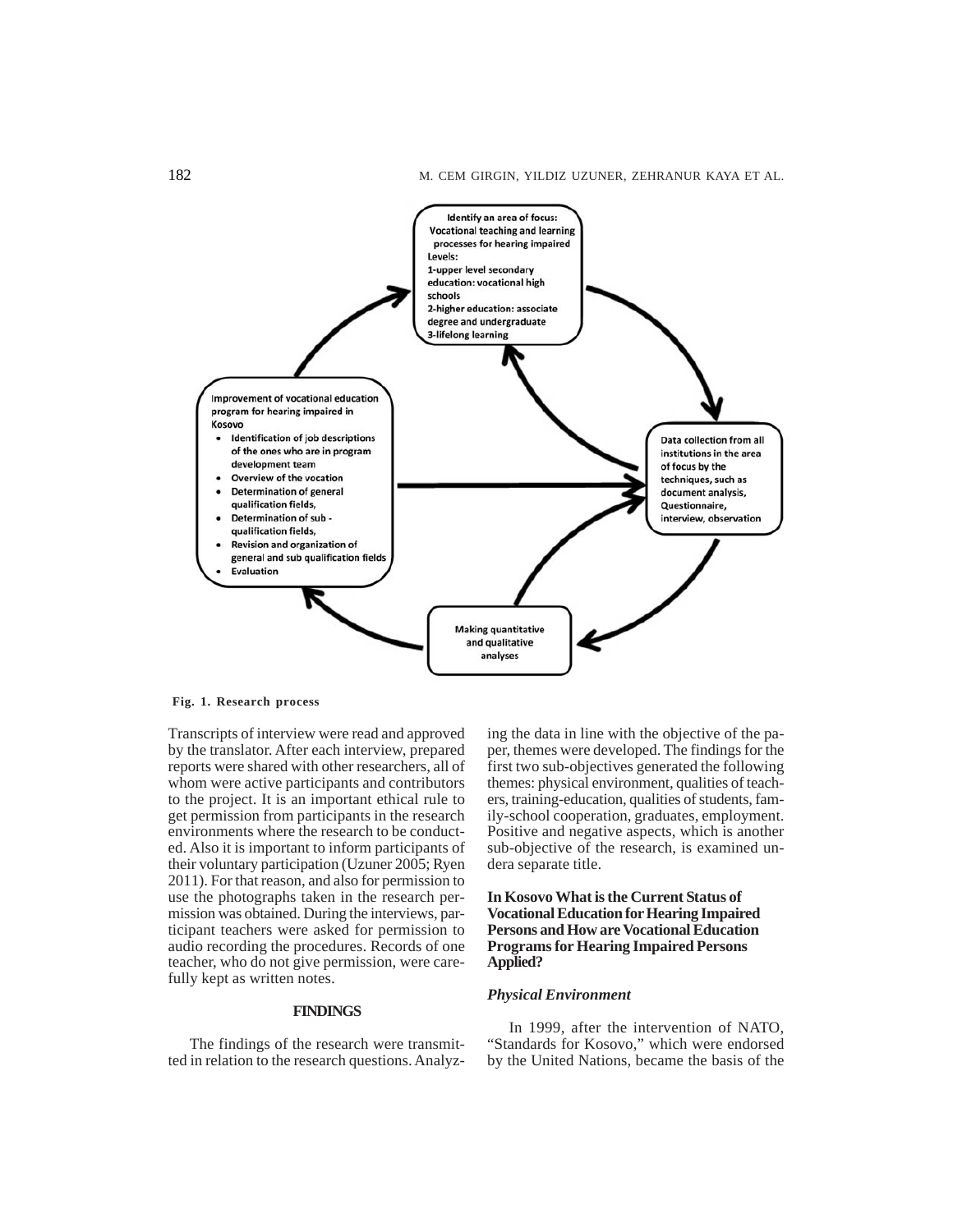educational system in Kosovo. In Kosovo, MEST carried out the following tasks: development of educational system, making laws on this issue, and implementing and monitoring them. The vocational high schools that provided inclusive education to hearing-impaired students in Kosovo are located in Pristine, Gilan and Mitrovica.

*Nene Tereze,*in Prizren, is the only institution that provides vocational education to the hearing-impaired persons in Kosovo (OECD 2006). Although the management of is generally maintained by municipalies, in Prizren, Nene Tereze is administered by MEST (Director of Nene Tereze, personal communication December 17, 2013). The school, which provides education for hearingimpaired students, was firstly founded in 1951 in Mitrovica. In 1952, it moved to Prizren, which is its current location.While in the first years, only theSerbian and Croatian languages were used, but in 1971-1972, Albanian was added. Education at the school, which was interrupted in 1992, continued following NATO's intervention in 1999.To maintain the educational programs, in addition to foreign associations, the contribution of MEST was provided (Director of Nene Tereze, personal communication December 17, 2013).

There were a total of 22 students in the departments of carpentry, textiles and metal works. There were 3 workshops, 1 science laboratory, 1 audiology room, 2 computer laboratories, 17 classrooms, 1 physical training hall, 1 open football pitch, and 1 children in the field in the school.

In Prishtina, 28 NËNTORI Technical High School,which educated hearing impaired students inan inclusive environment, has a 70-year history. In the 2013-2014 academic year, the school had 1418 students in five programs. 28 NËNTORI Vocational High School in Prishtina provides education in the departments of geodesy, construction, architecture, PTT and graphical design (Director of 28 NËNTORI, personal communication December 19, 2013).

Apart from these schools,the schools located in Mitrovica and Gilan, are not included within the status of a vocational school. There were 72 students in the 2013-2014 academic year, in Nene Tereza central special education school in Mitrovica: however, there was only one hearingimpaired student in this school. There were disabled students in the 2013-2014 academic year in Rece Elmasi Elementary School in Gilan.Two of these students were educated in inclusive environments (MEST, personal communication-April 29, 2014).

# *Professional Qualities of Teachers*

There are four vocational teachers at Nene Tereze, three of them holding bachelor's degree while one has a two-year degree. All students obtained in-service training while three of them hold certification in their fields. Teachers obtained training in sign language, and sign language interpreters also give lectures when necessary.

### *Education Training*

The same content of training and education is applied to the hearing-impaired students and the hearing students. Cooperation of the ministry and the education directorates of municipalities was used to determine the content. Teachers wereauthorized to make 20 percent changes in the content.

Support education was provided to students. It was given in inclusion rooms (4) and in the house environment (2). Support was also provided by classroom teachers (4), school counselors (2), the Nene Tereze Inclusion Centre (2) and traveling teachers (1). It was stated that the language lessons in the school were conducted by "sign language, direct methods, audio-visual methods, writing-reading-sign language, and auditory-verbal language." It was also indicated that vocational education in the school was prepared mainly for traineeship and trainee education was given in  $10<sup>th</sup>$ ,  $11<sup>th</sup>$  and  $12<sup>th</sup>$  yearclasses.

### *Qualities of Students*

It was determined that the hearing impaired students received education in the field of mail and communications as they had greater opportunities for employment in these areas. There were currently four hearing-impaired students. Two sign language teachers provided these students with support of sign language during courses and course notes were prepared.

#### *School-Family Cooperation*

At Nene Tereze, a teacher managed the classroom, following the achievements and attendance of students and maintaining communication with families. In addition, there was a "parents' council" and "school council" for communi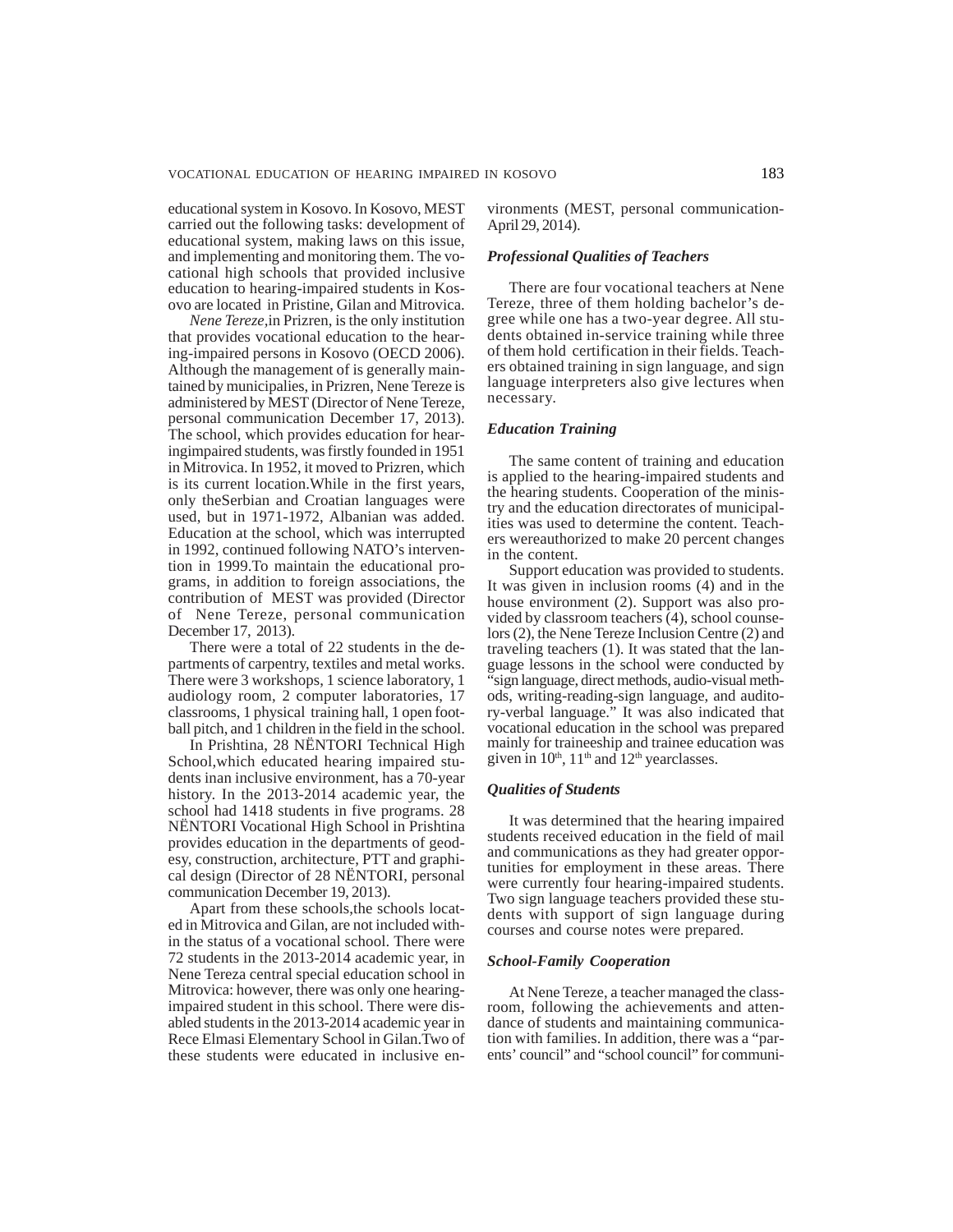cation with families. All teachers stated that they had family cooperation.

# *Graduates and Employment*

Nene Tereze had 14 graduates in 2010-2011, 11 graduates in 2012-2013 and 6 prospective graduates in 2013-2014. Thirty hearing-impaired students were enrolled at the 28 NËNTORI Vocational High School since 2007; of this number, 14 graduated while the others went to Nene Tereze or left school.There is only partial information on Nene Tereze graduates, but it was indicated that employment was a general problem at the 28 NËNTORI Vocational High School.

# **What are the Positive and Negative Aspects in the Operation of Vocational Education Programs for Hearing Impaired Persons in Kosovo?**

With respect to physical environment, it was determined that equipment was provided to hearing impaired students through various projects, butthe devices were not effectively used due to insufficiencies in control, maintenance-repair and the students refused the use of devices.

In order to graduate from the secondary education level in Kosovo, it is compulsory to takethe National Graduation Exam. However, hearing-impaired students, who are educated in Nene Terezedo do not have to take this exam. This situation has resulted in students of Nene Tereze not being able to receive vocational high school diplomas. In the 2013-2014 academic year, MEST mandated that hearing-impaired students had to take the exam. For that reason, Nene Tereze graduates of the current year will be able to receive their diplomas. However, according to the Director of Nene Tereze (personal communication, December 17, 2013), this creates a disadvantage for hearing-impaired students because the level of the exam for normal hearing students is the same for the hearing impaired. For a solution to the problem, the director of Nene Tereze (Director of Nene Tereze, personal communication, December 17, 2013) said that they have struggled for an easier level exam for hearing-impaired students and to allow sign language interpreters to take part in the exam as support. Despite all these improvements, it is still thought that this new exam is not sufficient to measure and evaluate hearingimpaired students' level of knowledge.

Teachers made their own annual and weekly plans for courses and shared the plans through the director, which indicated cooperation among teachers, while the said cooperation was not significant, purposeful and functional. It was determined that the departments of vocational education were not sufficient for variability and employment.

It was determined that hearing-impaired persons graduating from vocational education had employment problems. With respect to this matter, the government adopted some laws, applied tax deductions for corporations employing disabledpeople and imposed a condition for employing one disabled person for every 50 employees. However, these conditions were not sufficient for the graduates to find employment.

### **DISCUSSION**

In line with these research findings and literature review, although recently established, the Republic of Kosovo has made positive developments in vocational education of the hearing impaired. However, it still requires improvements and support.

In an interview with the Kosovo Association of Deaf, it was stated that in 2010 research wasconducted, and they concluded that 96 percent of hearing-impaired individuals in Kosovo are illiterate, which is due to the educators who do not know sign language. In Kosovo, it was observed that hearing-impaired students mainly communicate with sign language during their education, and this is supported by the issuance of new laws. It is the fact that students are educated with sign language as the main language of education and supported by sign language interpreters in the process of education, that the development of students' oral and written language skills is adversely affected. This isa significant problem for the hearing impaired in their vocational education and in their careers following graduation. In the literature, the disadvantages of sign language are indicated as follows (Tufekcioglu 1998):

- Sign language directs the perception to visual stimuli without listening. For that reason, there are problems in the development of listening skills, and thus in the development of spoken language.
- Sign language has a different syntax. When sign language is the first language, devel-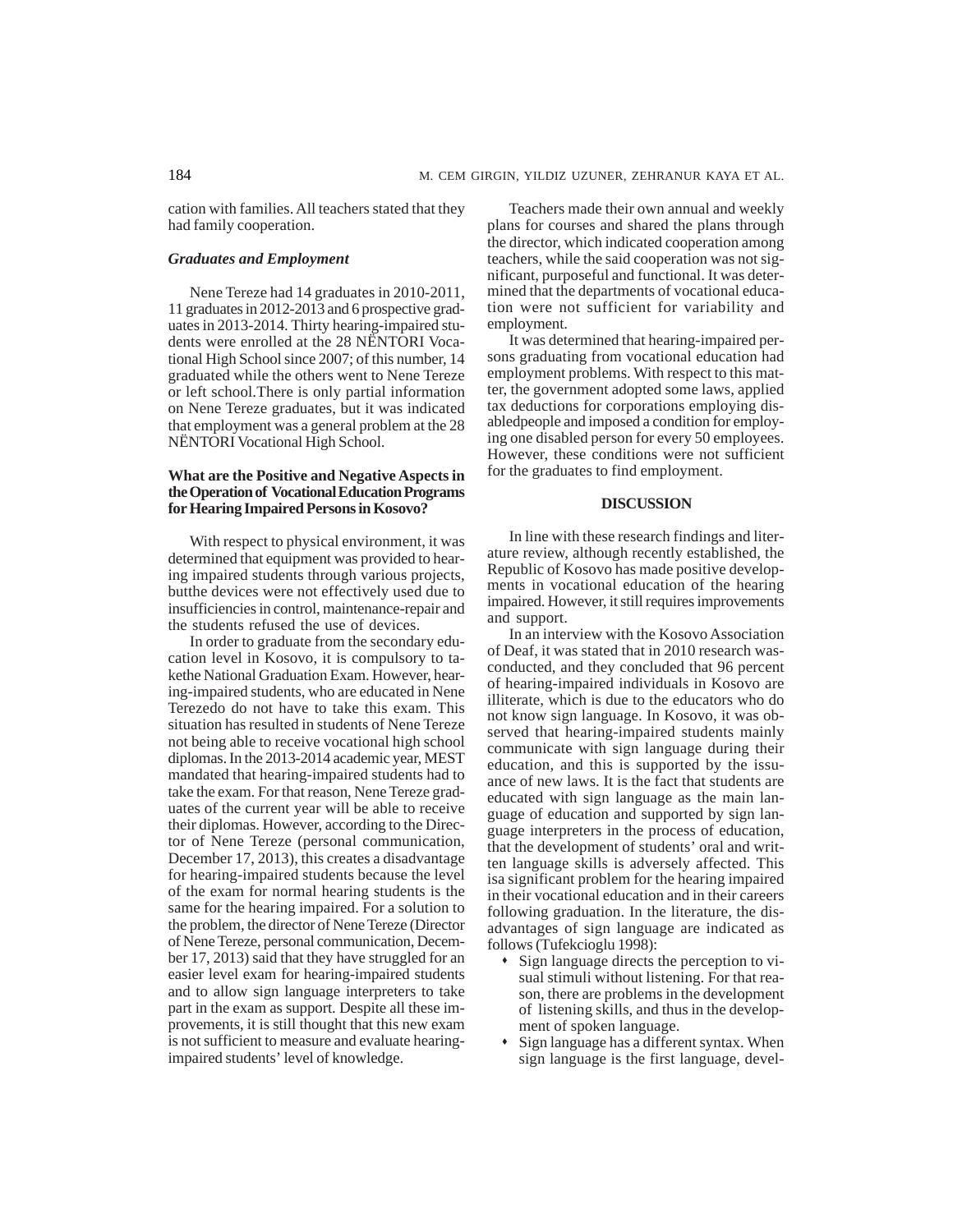opment of literacy skills are affected negatively. Considering education in Nene Tereze, in conducted an interview with the director, use of sign language in educationis stongly emphasized. In questionnaires, teachers said that "they use sign language, direct instructions, audiovisual methods, writing-reading-sign language, auditory verbal." However, to increase and diversify the training will be impede the development of literacy skills. Sign language is important in terms of becoming independent, literate and increasing employability.

Special education is one of the fields in which disciplinary study is unavoidable. In the interviews with vocation and language teachers, they expressed that collaboration between teachers is limited. Activities to enhance cooperation between vocation and language must be planned and carried out (Uzuner et al. 2009; Karasu 2011; Kaya 2013).They also added that in-service trainings in relation to special education are for teaching sign language and in these trainings there is alack of information about the issue of effective teaching-learning. It was determined that the programs in Nene Tereze are not sufficient in terms of both diversity and work placement. For that reason, considering the needs of the work environments, new programs must be initiated and teaching staff must be trained. Following technology and use in educational settings are important for the employment of graduates; therefore, it is suggested that schools initiate programs, such as computer use, graphic and web design, and architectural drafting.

# **CONCLUSION**

In conclusion, this study showed that there are positive and insufficient aspects of Kosovo in regard to the vocational education of hearingimpaired individuals.The positive aspects can be listed as: school-family cooperation, the attitudes of the school teachers to improve their learning, and the governmental attempts for research. On the other hand, the lack of necessary features of the physical environment for listening is one of the primary problems. Although teachers are educated in sign language and vocational education, they seem to have limited knowledge in terms of instructional strategies and techniques for hearing-impaired individuals. In addition, school programs do not provide appropriate in-service training.

Therefore, the poor qualities of the students and graduates are inevitable in terms of communication, vocational knowledge and experience. Although the government adopted some laws employing disabled people,the rate of unemployment remains high.

### **RECOMMENDATIONS**

For vocational education of the hearing impaired, educational settings for the needs of the hearing impaired must be organized in Kosovo. Current models to carry out courses of language and vocation as meaningful, purposeful, and functional must be examined. Appropriate model suggestions for the hearing impaired in Kosovo must be developed and implemented.

Greater collabration among teachers would be beneficial for the students. Literacy instruction should be revised. The instructional program of vocational education could be developed based on the principles of balanced literacy instruction. It would also be beneficial to provide vocational apprenticeship training at authentic work places outside of the school setting.

This descriptive research provides the currentsituation of vocational education in Kosovo for the deaf. In order to improve these conditions, immediate action plans for vocational education programs of hearing-impaired students are needed. The nature of action research is systematic, cyclical and reflective. The outside support is insufficient. Therefore, Kosovo should conduct further research in qualitative and quantitative methodologies.

# **REFERENCES**

- Alkan C, Dogan H, Sezgin SI 2001. *Mesleki ve Teknik Egitimin Esaslari*. Ankara: Nobel Publishing.
- Baloglu Z 1990. *Turkiye'de Egitim (Sorunlar ve Degisime Yapisal Uyum Onerileri).* Istanbul: TUSIAD Publications.
- Barlow ML 1971. *Mesleki Egitim A.B.D. Egitimi Inceleme Milli Cemiyetinin Altmis-Dorduncu Yilligi. Mesleki Egitim*. (C. Sidal,Trans.). Ankara: Ajans-Turk Printing House.
- Bartlett B, Power D, Blatch P 2004. Education in a recovering nation: Renewing special education in Kosovo. *Exceptional Children*, 4: 485-495.
- Binici H, Ari N 2004. Mesleki ve teknik egitimde arayislar. *The Journal of Gazi Egitim Fakultesi*, 3: 383- 396.
- Boutin DL 2009. The impact of college training and vocational rehabilitation services on employment for consumers with hearing loss. *Journal of the Amer-*